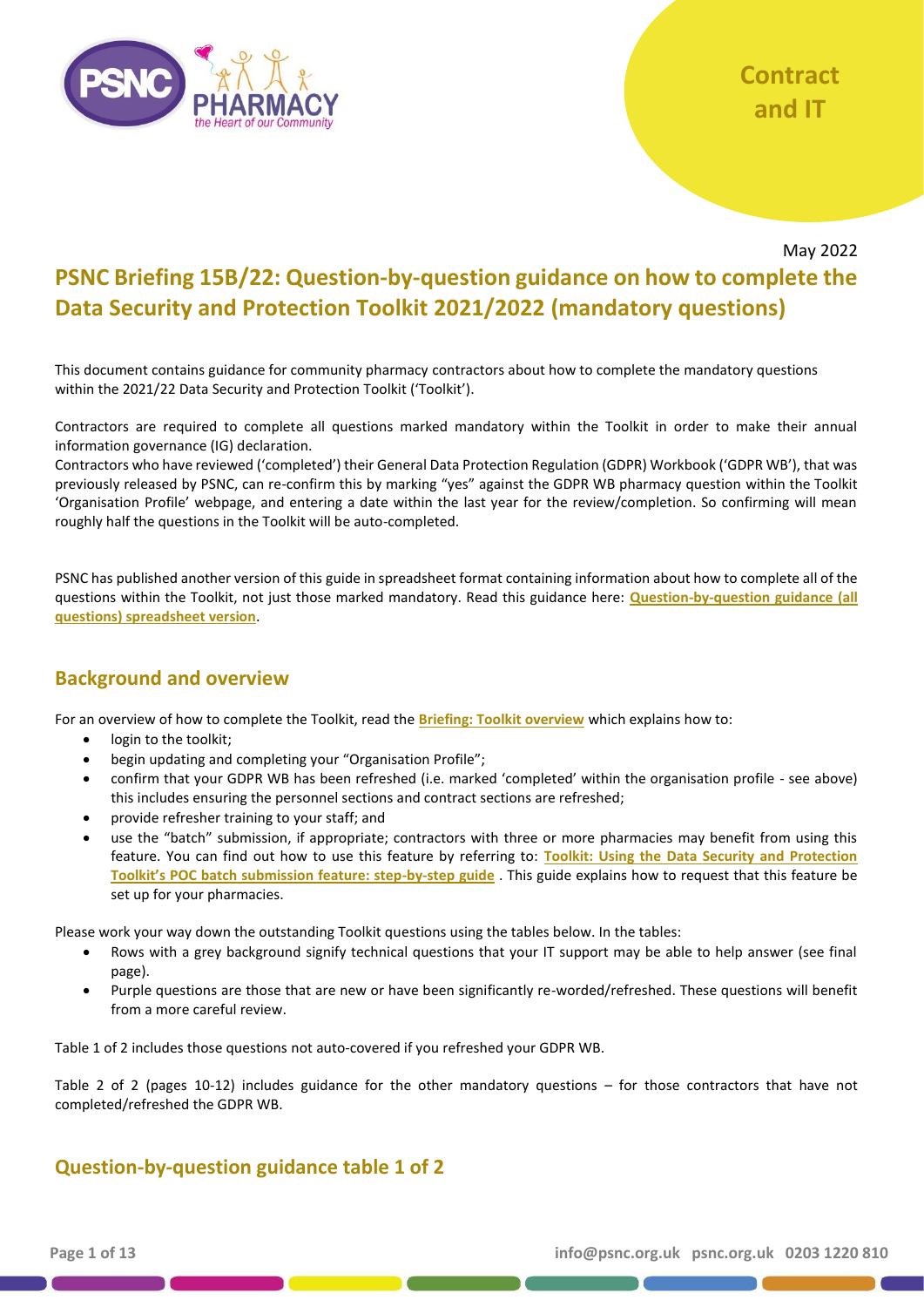

| <b>Toolkit question</b>                                                                   | <b>Action</b>                                                                                                                                                                                                                                                                                                                                                                                                                                                                                                                                                                                                                                                                                                                                                                                                                                                                                                                                                  | <b>Explanatory notes</b>                                                                                                                                                                                                                                                                                                                                                                                                                                                                                                                                                                                                                                                                                                                                                                                                                                                                                                                                                                                                                                                                                                                                                                                            |   |
|-------------------------------------------------------------------------------------------|----------------------------------------------------------------------------------------------------------------------------------------------------------------------------------------------------------------------------------------------------------------------------------------------------------------------------------------------------------------------------------------------------------------------------------------------------------------------------------------------------------------------------------------------------------------------------------------------------------------------------------------------------------------------------------------------------------------------------------------------------------------------------------------------------------------------------------------------------------------------------------------------------------------------------------------------------------------|---------------------------------------------------------------------------------------------------------------------------------------------------------------------------------------------------------------------------------------------------------------------------------------------------------------------------------------------------------------------------------------------------------------------------------------------------------------------------------------------------------------------------------------------------------------------------------------------------------------------------------------------------------------------------------------------------------------------------------------------------------------------------------------------------------------------------------------------------------------------------------------------------------------------------------------------------------------------------------------------------------------------------------------------------------------------------------------------------------------------------------------------------------------------------------------------------------------------|---|
| (mandatory and not<br>automatically covered by                                            |                                                                                                                                                                                                                                                                                                                                                                                                                                                                                                                                                                                                                                                                                                                                                                                                                                                                                                                                                                |                                                                                                                                                                                                                                                                                                                                                                                                                                                                                                                                                                                                                                                                                                                                                                                                                                                                                                                                                                                                                                                                                                                                                                                                                     |   |
| GDPR WB)                                                                                  |                                                                                                                                                                                                                                                                                                                                                                                                                                                                                                                                                                                                                                                                                                                                                                                                                                                                                                                                                                |                                                                                                                                                                                                                                                                                                                                                                                                                                                                                                                                                                                                                                                                                                                                                                                                                                                                                                                                                                                                                                                                                                                                                                                                                     |   |
| 1.2.4 - Is your<br>organisation<br>compliant with the<br>national data opt-out<br>policy? | • Enter 'Yes' if the two following<br>apply<br>(see<br>also<br>reasons<br>psnc.org.uk/optout which explains<br>this issue in more detail).<br>1. Contractors should reference the<br>opt-out policy within their own<br>privacy notices (which should be<br>available<br>made<br>on<br>contractors<br>websites and/or within leaflets given<br>to patients that request information).<br>You should reference the opt-out<br>system within your privacy notice:<br>The PSNC privacy notice template<br>psnc.org.uk/dstemplates<br>(see<br>5)<br>already<br>includes<br>Template<br>reference to the opt-out system: "You<br>may choose to opt out of the NHS<br>using your data for planning and<br>research purposes - please ask for<br>details.". If you do not use this<br>template, you can add this clause to<br>the wording of your own privacy<br>notice. A separate question in the<br>Toolkit asks you to confirm that you<br>have a privacy notice. | Within the Toolkit opt-out question you are also advised to click<br>the 'enter document's location' option and type 'Privacy notice'<br>if your notice references the opt-out. Patients have been<br>notified about the opt-out via NHS transparency notices.<br>The Template 5 "Privacy notice" (psnc.org.uk/dstemplates)<br>includes reference to the opt-out system: "[You may choose to<br>opt out of the NHS using your data for planning and research<br>purposes - please ask for details.]".<br>The below images demonstrate how you can complete the<br>question. You can click 'save' to complete the question. You<br>may also enter 'Yes' into the optional comments box if you align<br>with the opt-out policy for the reasons set out within this<br>guidance and at psnc.org.uk/optout. This opt-out briefing<br>explains further how to complete this question and provides<br>some background information about the topic.<br>Is your organisation compliant with<br>the national data opt-out policy?<br>. Enter text describing the document's location<br>Comments (optional)<br>or Cancel<br><b>Save</b><br><b>Enter text describing the</b><br>document's location<br><b>Privacy notice</b> | П |
|                                                                                           | 2. Pharmacy contractors should not                                                                                                                                                                                                                                                                                                                                                                                                                                                                                                                                                                                                                                                                                                                                                                                                                                                                                                                             |                                                                                                                                                                                                                                                                                                                                                                                                                                                                                                                                                                                                                                                                                                                                                                                                                                                                                                                                                                                                                                                                                                                                                                                                                     |   |
|                                                                                           | need to use identifiable patient data                                                                                                                                                                                                                                                                                                                                                                                                                                                                                                                                                                                                                                                                                                                                                                                                                                                                                                                          | Is your organisation compliant with                                                                                                                                                                                                                                                                                                                                                                                                                                                                                                                                                                                                                                                                                                                                                                                                                                                                                                                                                                                                                                                                                                                                                                                 |   |
|                                                                                           | for planning/ research purposes.                                                                                                                                                                                                                                                                                                                                                                                                                                                                                                                                                                                                                                                                                                                                                                                                                                                                                                                               | the national data opt-out policy?                                                                                                                                                                                                                                                                                                                                                                                                                                                                                                                                                                                                                                                                                                                                                                                                                                                                                                                                                                                                                                                                                                                                                                                   |   |
|                                                                                           | About the opt-out system: The opt-<br>out system allows patients to directly<br>express their preference<br>as to<br>whether<br>health<br>and<br>care<br>their<br>organisations can process                                                                                                                                                                                                                                                                                                                                                                                                                                                                                                                                                                                                                                                                                                                                                                    | Privacy notice<br>Remove<br>Edit<br>Enter text describing the document's location<br>Comments (optional)<br>Yes                                                                                                                                                                                                                                                                                                                                                                                                                                                                                                                                                                                                                                                                                                                                                                                                                                                                                                                                                                                                                                                                                                     |   |
|                                                                                           | personal identifiable information. The                                                                                                                                                                                                                                                                                                                                                                                                                                                                                                                                                                                                                                                                                                                                                                                                                                                                                                                         | or Cancel<br><b>Save</b>                                                                                                                                                                                                                                                                                                                                                                                                                                                                                                                                                                                                                                                                                                                                                                                                                                                                                                                                                                                                                                                                                                                                                                                            |   |
|                                                                                           | only reason (or basis) for doing this is<br>for Research or planning purposes,<br>e.g. to find ways to improve<br>treatments or using data to improve                                                                                                                                                                                                                                                                                                                                                                                                                                                                                                                                                                                                                                                                                                                                                                                                          | Contractors are advised to signpost patients that ask about opt-<br>out to one of the patient-facing options on the left.                                                                                                                                                                                                                                                                                                                                                                                                                                                                                                                                                                                                                                                                                                                                                                                                                                                                                                                                                                                                                                                                                           |   |
|                                                                                           | the delivery of health services.<br>Patients can find out more and<br>express their opt-out preference by:                                                                                                                                                                                                                                                                                                                                                                                                                                                                                                                                                                                                                                                                                                                                                                                                                                                     | PSNC and the <b>Community Pharmacy IT Group</b> , considered<br>community pharmacy data flows in light of the opt-out system<br>and determined that these data flows are not necessary for                                                                                                                                                                                                                                                                                                                                                                                                                                                                                                                                                                                                                                                                                                                                                                                                                                                                                                                                                                                                                          |   |
|                                                                                           | visiting<br>the<br>nhs.uk/yournhsdatamatters<br>website portal;                                                                                                                                                                                                                                                                                                                                                                                                                                                                                                                                                                                                                                                                                                                                                                                                                                                                                                | planning/research but that this data is processed for other<br>reasons: I.e. legal obligations (e.g. Pharmacy Terms of Service),<br>healthcare. Non-healthcare personal data processed for<br>marketing purposes may relate to a basis of consent having                                                                                                                                                                                                                                                                                                                                                                                                                                                                                                                                                                                                                                                                                                                                                                                                                                                                                                                                                            |   |
|                                                                                           | using the NHS App;<br>۰<br>writing by post using the<br>instructions at the nhs.uk<br>website; or by                                                                                                                                                                                                                                                                                                                                                                                                                                                                                                                                                                                                                                                                                                                                                                                                                                                           | been obtained. PMR suppliers and the aggregator companies<br>they work with may process data for pharmacy contractors.<br>These companies should also complete the Toolkit including the<br>opt-out question. PMR suppliers, aggregators and others may                                                                                                                                                                                                                                                                                                                                                                                                                                                                                                                                                                                                                                                                                                                                                                                                                                                                                                                                                             |   |
|                                                                                           | calling the NHS Digital<br>contact centre - 0300 303                                                                                                                                                                                                                                                                                                                                                                                                                                                                                                                                                                                                                                                                                                                                                                                                                                                                                                           | refer to NHS Digital opt-out guidance. PSNC plans to list those<br>PMR systems and aggregators that have confirmed compliance                                                                                                                                                                                                                                                                                                                                                                                                                                                                                                                                                                                                                                                                                                                                                                                                                                                                                                                                                                                                                                                                                       |   |

**DEL CONTENT**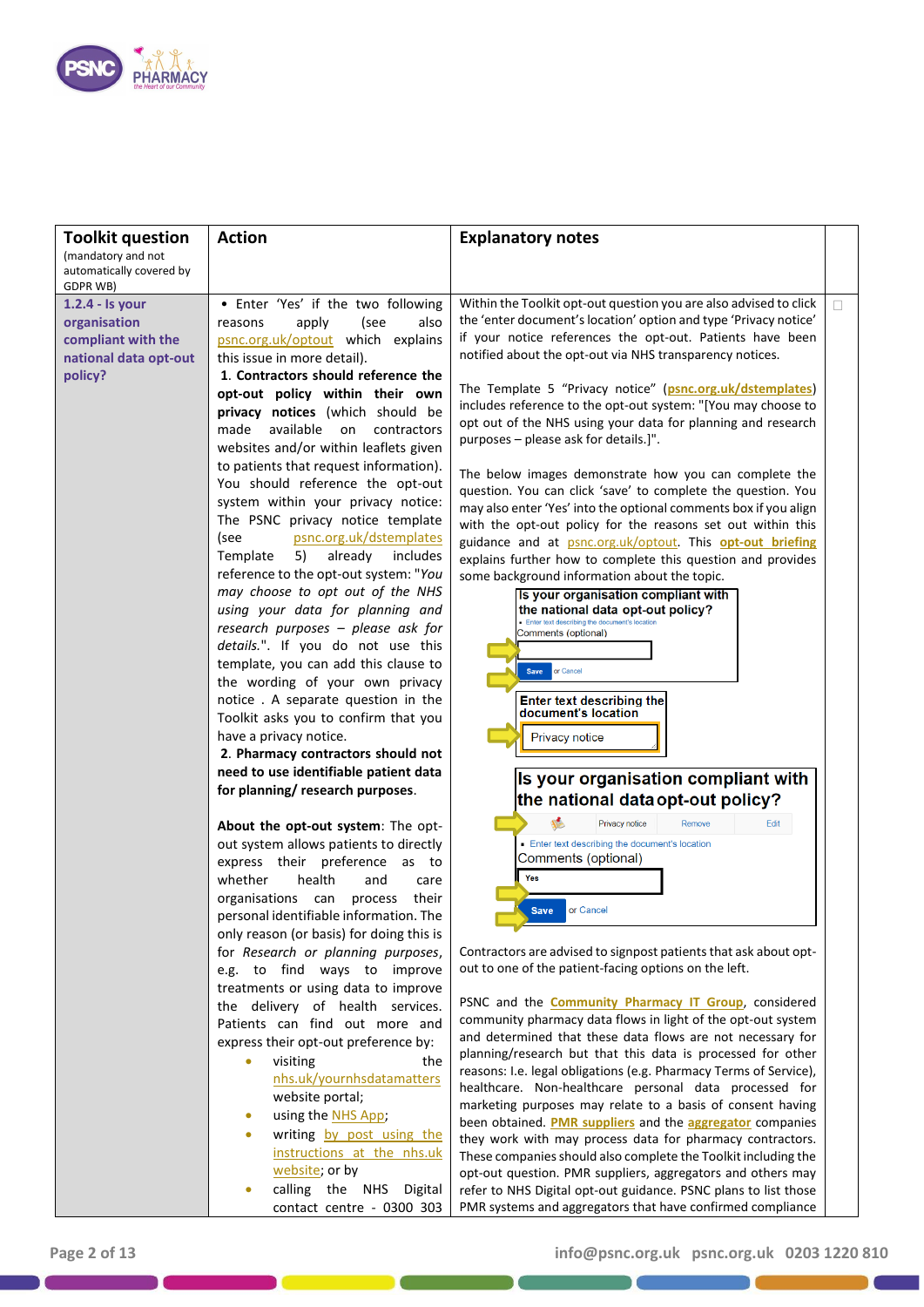

| <b>Toolkit question</b><br>(mandatory and not<br>automatically covered by                                                                                     | <b>Action</b>                                                                                                                                                                                                                                                                                                                                                                                                                                                                                                                                               | <b>Explanatory notes</b>                                                                                                                                                                                                                                                                                                                                                                                                                                                                                                                                                                                                                                                                                                                                                                                                                                                                                                                                                                                                                                                                                                                                                                                                                                 |   |
|---------------------------------------------------------------------------------------------------------------------------------------------------------------|-------------------------------------------------------------------------------------------------------------------------------------------------------------------------------------------------------------------------------------------------------------------------------------------------------------------------------------------------------------------------------------------------------------------------------------------------------------------------------------------------------------------------------------------------------------|----------------------------------------------------------------------------------------------------------------------------------------------------------------------------------------------------------------------------------------------------------------------------------------------------------------------------------------------------------------------------------------------------------------------------------------------------------------------------------------------------------------------------------------------------------------------------------------------------------------------------------------------------------------------------------------------------------------------------------------------------------------------------------------------------------------------------------------------------------------------------------------------------------------------------------------------------------------------------------------------------------------------------------------------------------------------------------------------------------------------------------------------------------------------------------------------------------------------------------------------------------|---|
| GDPR WB)                                                                                                                                                      |                                                                                                                                                                                                                                                                                                                                                                                                                                                                                                                                                             |                                                                                                                                                                                                                                                                                                                                                                                                                                                                                                                                                                                                                                                                                                                                                                                                                                                                                                                                                                                                                                                                                                                                                                                                                                                          |   |
|                                                                                                                                                               | 5678<br>(open<br>workdays<br>Monday-Friday, 9am-5pm).<br>Patients were previously informed<br>that their opt-out preference will be<br>honoured by health and care<br>organisations by 2021 or before. NHS<br>Digital have granted organisations an<br>extra extension until July 31st 2022.                                                                                                                                                                                                                                                                | with the opt-out system here: psnc.org.uk/optout. Note: This<br>is a question that your PMR pharmacy system supplier or IT<br>support may be able to help you answer (see the FAQ at the end<br>of this document).*                                                                                                                                                                                                                                                                                                                                                                                                                                                                                                                                                                                                                                                                                                                                                                                                                                                                                                                                                                                                                                      |   |
| 1.3.12 - How does<br>your organisation<br>make sure that paper<br>records are safe when<br>taken out of the<br>building?                                      | Contractors could enter that<br>$\bullet$<br>"Materials<br>with<br>identifiable<br>information<br>remain<br>under<br>the<br>supervision of the relevant staff<br>member and are not left unattended<br>within vehicles for long periods, and<br>that most clinical paperwork will be<br>kept within the pharmacy" if this is<br>the case.<br>• Delivery drivers and pharmacy staff<br>may process some limited data<br>outside of the pharmacy when<br>needed and appropriate. Policies and<br>templates can support<br>off-site<br>processing (see notes). | • Template 3 Staff confidentiality code, Template 2 Staff<br>confidentiality agreement and Template 1 Data security policy<br>include passages about remote working.<br>• Most pharmacy teams will not process patient identifiable<br>information outside of the pharmacy. Some pharmacy teams<br>have a policy in place outlining the precautions that must be<br>taken when processing data outside of the pharmacy. These<br>precautions include::<br>-avoiding leaving paperwork unoccupied in a car in case of<br>motor theft<br>- placing paperwork within an envelope or folder and labelling<br>it with advice to 'contact person x if found'.                                                                                                                                                                                                                                                                                                                                                                                                                                                                                                                                                                                                  | П |
| 1.3.14 - What does<br>your organisation<br>have in place to<br>minimise the risks if<br>mobile phones are<br>lost, stolen, hacked or<br>used inappropriately? | • Contractors could enter "staff<br>mobile phones do not store patient<br>identifiable data" if this is the case. It<br>is recommended that pharmacy<br>contractors use the mobile device<br>policies and templates (see notes).<br>• Or contractors could enter "Our<br>organisation's policies cover the use<br>of mobile devices and relevant<br>mitigations" if this is the case (see<br>notes).                                                                                                                                                        | Policies, guidance and templates available for contractors<br>include:<br>· psnc.org.uk/mobiledevices<br>• Template 8A "Portable Computer Devices Guidelines"<br>• Template 8B "Bring Your Own Device Policy and Guideline"<br>• Template 9 "Portable equipment control form" to support<br>the maintenance of records<br>• Template 6 "Asset Register" enables the logging of mobile<br>devices and associated information about them.                                                                                                                                                                                                                                                                                                                                                                                                                                                                                                                                                                                                                                                                                                                                                                                                                  | П |
| 1.4.1 - Does your<br>organisation have a<br>timetable which sets<br>out how long you<br>retain records for?                                                   | • Tick and save if the GDPR WB has<br>been completed.                                                                                                                                                                                                                                                                                                                                                                                                                                                                                                       | This is covered in the GDPR WB but may not be automatically<br>marked as complete. If you have not completed the GDPR WB<br>note that:<br>• Pharmacy record keeping, and disposal procedures and<br>information are covered in : Template 4 "Data handling, record<br>keeping and disposal procedures" and <b>psnc.org.uk/dsdispose</b><br>• See the Records Management Code of Practice for Health and<br>Social<br>Care:<br>(nhsx.nhs.uk/information-<br>governance/guidance/records-management-code),<br>which<br>includes a pharmacy retention schedule that you may adopt.<br>This schedule sets out how long records should be retained and<br>will help contractors to decide when to dispose of a record. For<br>example: suggestions include records being kept for at least the<br>life of a patient plus 10 years. Health record information may<br>be required again later for the patient's care within their<br>lifetime or for another purpose after their lifetime. Where<br>records are kept electronically, a paper copy of the same<br>information does not need to be stored. For electronic records,<br>there are alternatives to simply keeping or deleting a record<br>e.g., archiving or 'hiding' from typical system usage - if |   |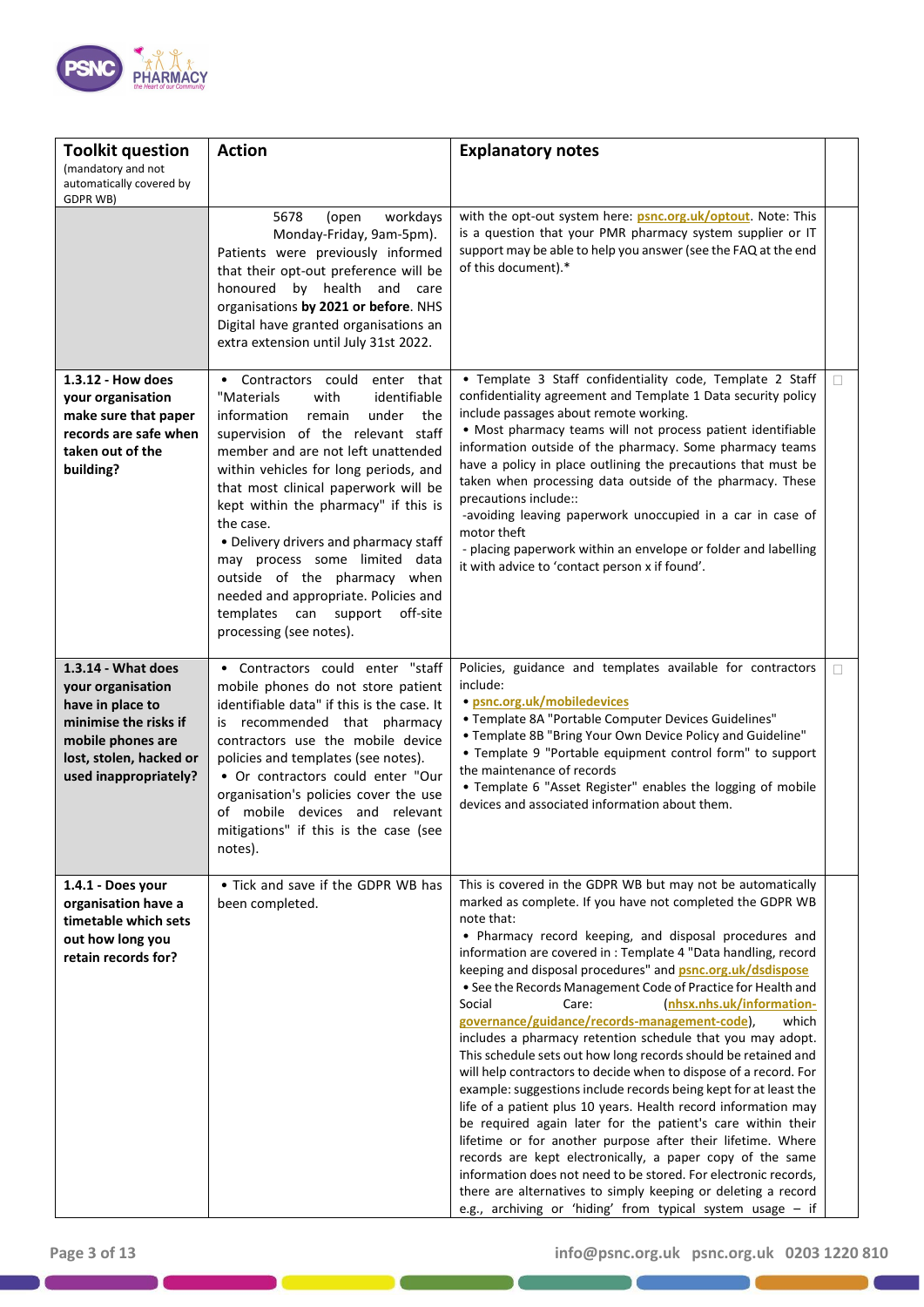

| <b>Toolkit question</b>                                                                                                                                                                                                                                                                                                        | <b>Action</b>                                                                                                                                          | <b>Explanatory notes</b>                                                                                                                                                                                                                                                                                                                                                                                                                                                                                                                                                                                                                                                                                                                                                                                                                                                                                                        |        |
|--------------------------------------------------------------------------------------------------------------------------------------------------------------------------------------------------------------------------------------------------------------------------------------------------------------------------------|--------------------------------------------------------------------------------------------------------------------------------------------------------|---------------------------------------------------------------------------------------------------------------------------------------------------------------------------------------------------------------------------------------------------------------------------------------------------------------------------------------------------------------------------------------------------------------------------------------------------------------------------------------------------------------------------------------------------------------------------------------------------------------------------------------------------------------------------------------------------------------------------------------------------------------------------------------------------------------------------------------------------------------------------------------------------------------------------------|--------|
| (mandatory and not<br>automatically covered by<br>GDPR WB)                                                                                                                                                                                                                                                                     |                                                                                                                                                        |                                                                                                                                                                                                                                                                                                                                                                                                                                                                                                                                                                                                                                                                                                                                                                                                                                                                                                                                 |        |
|                                                                                                                                                                                                                                                                                                                                |                                                                                                                                                        | appropriate. Archiving should be performed with care to<br>protect the patients' interests (i.e., the pharmacy team may<br>need to review older information later in some scenarios when<br>providing direct care). The Specialist Pharmacy Service (SPS,<br>sps.nhs.uk) has produced a detailed example record keeping<br>document for pharmacy teams.                                                                                                                                                                                                                                                                                                                                                                                                                                                                                                                                                                         |        |
| 1.4.2 - If your<br>organisation uses<br>third parties to<br>destroy records or<br>equipment that hold<br>personal data, is<br>there a written<br>contract in place that<br>has been reviewed<br>since 1st April 2020?<br><b>This contract should</b><br>meet the<br>requirements set out<br>in data protection<br>regulations. | • Confirm that "Suitable disposal<br>procedures are in place" if this is the<br>case.                                                                  | Information about the Pharmacy disposal procedures is<br>available at:<br>• Template 4 "Data handling, record keeping and disposal<br>procedures"<br>· psnc.org.uk/dsdispose<br>• Template 22 "List of suppliers that process data"                                                                                                                                                                                                                                                                                                                                                                                                                                                                                                                                                                                                                                                                                             | $\Box$ |
| 1.4.3 - If your<br>organisation destroys<br>any records or<br>equipment that hold<br>personal data, how<br>does it make sure that<br>this is done securely?                                                                                                                                                                    | • Contractors should confirm that<br>"Suitable disposal procedures are in<br>place" if this is the case.                                               | Information about the Pharmacy disposal procedures is<br>available at:<br>• Template 4 "Data handling, record keeping and disposal<br>procedures"<br>· psnc.org.uk/dsdispose<br>• Template 22 "List of suppliers that process data"                                                                                                                                                                                                                                                                                                                                                                                                                                                                                                                                                                                                                                                                                             | П      |
| 2.1.1 - Does your<br>organisation have an<br>induction process that<br>covers data security<br>and protection, and<br>cyber security?                                                                                                                                                                                          | Confirm whether appropriate<br>$\bullet$<br>induction training on data security<br>and protection is provided to all new<br>staff.<br>• Tick and save. | Those who have refreshed the GDPR WB should have provided<br>refresher training to all staff. This item may not be<br>automatically marked as complete. If you have not refreshed<br>the GDPR WB this year, note that the recommended training<br>options include:<br>• the Template 3B "Pharmacy data security and IG training (for<br>induction or refreshment)" (psnc.org.uk//dstrainingrefresher);<br>• "GDPR Guidance for Community Pharmacy (short version)<br>(Part 2) staff training booklet" (see psnc.org.uk/dstraining);<br>. NHS Digital Data security awareness level 1 (see<br>psnc.org.uk/dstraining); or<br>· equivalent (see psnc.org.uk/dstraining).<br>New joiners should sign the Template 14 staff signature list<br>(psnc.org.uk/dstemplates) after arrival and all existing staff<br>should sign this annually (to confirm their re-training). See the<br>other training questions for more information. | П      |
| 3.1.1 - Has a training<br>needs analysis<br>covering data security<br>and protection, and<br>cyber security, been<br>completed since 1st<br><b>April 2020?</b>                                                                                                                                                                 | • Tick and save if you have reviewed<br>your GDPR WB within the annual<br>toolkit submission period.                                                   | See also: psnc.org.uk/dstraining A pharmacy training analysis<br>document is at: https://psnc.org.uk/dstraining: Template 3D<br>"Training options and analysis". The organisations 'training<br>needs analysis' considers the data security and training needs<br>of the pharmacy and how these can be met. You can decide<br>what level of training on data security and protection is<br>required for staff grades or roles and are responsible for<br>ensuring that staff members complete this training.<br>Contractors that have reviewed the GDPR WB should have<br>completed an assessment for all staff (this assessment confirms                                                                                                                                                                                                                                                                                       | П      |

D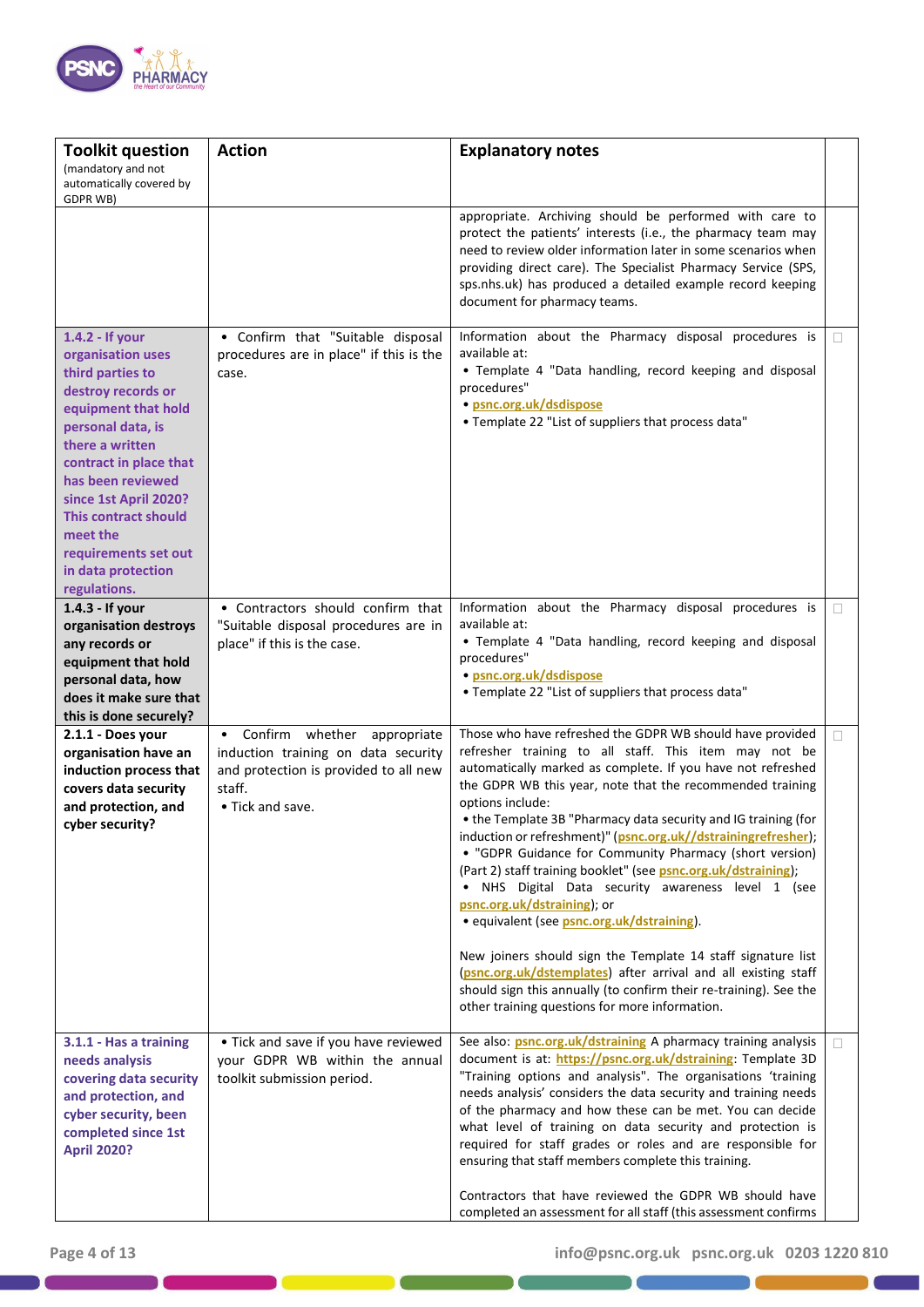

| <b>Toolkit question</b>                                                                                                                                                                                                     | <b>Action</b>                                                                                                                                                                                                                                                                                                             | <b>Explanatory notes</b>                                                                                                                                                                                                                                                                                                                                                                                                                                                                                                                                                                                                                                                                                                                                                                                                                                                                                                                                                                                                                                                                                                                                                                                                                                                                                                                           |    |
|-----------------------------------------------------------------------------------------------------------------------------------------------------------------------------------------------------------------------------|---------------------------------------------------------------------------------------------------------------------------------------------------------------------------------------------------------------------------------------------------------------------------------------------------------------------------|----------------------------------------------------------------------------------------------------------------------------------------------------------------------------------------------------------------------------------------------------------------------------------------------------------------------------------------------------------------------------------------------------------------------------------------------------------------------------------------------------------------------------------------------------------------------------------------------------------------------------------------------------------------------------------------------------------------------------------------------------------------------------------------------------------------------------------------------------------------------------------------------------------------------------------------------------------------------------------------------------------------------------------------------------------------------------------------------------------------------------------------------------------------------------------------------------------------------------------------------------------------------------------------------------------------------------------------------------|----|
| (mandatory and not<br>automatically covered by                                                                                                                                                                              |                                                                                                                                                                                                                                                                                                                           |                                                                                                                                                                                                                                                                                                                                                                                                                                                                                                                                                                                                                                                                                                                                                                                                                                                                                                                                                                                                                                                                                                                                                                                                                                                                                                                                                    |    |
| GDPR WB)                                                                                                                                                                                                                    |                                                                                                                                                                                                                                                                                                                           | that every staff member has or will be re-trained with the<br>support of one of the following recommended training options:<br>• the Template 3B "Pharmacy data security and IG training (for<br>induction or refreshment)" (psnc.org.uk//dstrainingrefresher);<br>• "GDPR Guidance for Community Pharmacy (short version)<br>(Part 2) staff training booklet" (see psnc.org.uk/dstraining);<br>. NHS Digital Data security awareness level 1 (see<br>psnc.org.uk/dstraining); or<br>· equivalent (see psnc.org.uk/dstraining).<br>The IG lead person(s) should undertake more detailed training<br>e.g., GDPR Guidance (Part 1) (see question 3.4.1 which relates<br>to training for IG leads and <b>psnc.org.uk/dstraining</b> 'IG lead<br>training' section).<br>All staff require annual re-training (see question 3.2.1). Some<br>staff may receive ad hoc training across the year e.g., discussion<br>or memos issued to staff about good data security practices.<br>Support organisations such as PSNC may also issue good data<br>security practice information across the year. It is suggested<br>that you keep an internal record of training session dates, or<br>dates that staff confirm they have reviewed training materials.<br>New staff should undergo a data and security training induction<br>shortly after their arrival. |    |
| 3.2.1 - Have at least<br>95% of staff,<br>directors, trustees<br>and volunteers in<br>your organisation<br>completed training on<br>data security and<br>protection, and cyber<br>security, since 1st<br><b>April 2020?</b> | • Confirm whether at least 95% of all<br>staff have been trained using the<br>"Pharmacy data security and<br>IG<br>training<br>(for<br>induction<br>or<br>refreshment)" or "GDPR Guidance for<br>Community Pharmacy (short version)<br>(Part 2) staff training booklet" or<br>equivalent (see notes).<br>• Tick and save. | Appropriate training includes:<br>• the Template 3B "Pharmacy data security and IG training (for<br>induction or refreshment)" (psnc.org.uk//dstrainingrefresher);<br>• "GDPR Guidance for Community Pharmacy (short version)<br>(Part 2) staff training booklet" (see psnc.org.uk/dstraining);<br>• NHS Digital Data security awareness level 1 (see<br>psnc.org.uk/dstraining); or<br>· equivalent (see psnc.org.uk/dstraining).<br>Ensure that 95% or more of all current staff (including delivery<br>drivers etc) have completed such training or equivalent. In<br>practice for a small pharmacy, this is likely to be the entire<br>pharmacy team.                                                                                                                                                                                                                                                                                                                                                                                                                                                                                                                                                                                                                                                                                          | П  |
| 3.4.1 - Have the<br>people with<br>responsibility for data<br>security and<br>protection received<br>training suitable for<br>their role?                                                                                   | • Tick and save if this is true.                                                                                                                                                                                                                                                                                          | This confirms that the person(s) with IG lead responsibility as<br>well as any other leaders and company directors have<br>completed advanced training appropriate to their roles.<br>Advanced training includes GDPR and data security and<br>protection (see psnc.org.uk/dstraining 'IG lead training'<br>section).                                                                                                                                                                                                                                                                                                                                                                                                                                                                                                                                                                                                                                                                                                                                                                                                                                                                                                                                                                                                                              | П. |
| 4.1.1 - Does your<br>organisation have an<br>up to date record of<br>staff, and volunteers<br>if you have them, and<br>their roles?                                                                                         | • Tick and save if this is true.                                                                                                                                                                                                                                                                                          | Contractors need to confirm that this record is maintained.                                                                                                                                                                                                                                                                                                                                                                                                                                                                                                                                                                                                                                                                                                                                                                                                                                                                                                                                                                                                                                                                                                                                                                                                                                                                                        | □  |
| 4.1.2 - Does your<br>organisation know<br>who has access to<br>personal and<br>confidential data                                                                                                                            | • Enter 'Yes' if all pharmacy team<br>members using clinical systems have<br>their own logins for those systems.<br>It is recommended that each<br>$\bullet$<br>person also has their own Smartcard.                                                                                                                      | Note that the scope relates to clinical systems through which<br>patient data is transferred e.g., your PMR system and<br>PharmOutcomes. Such systems enable individual login.<br>The list of clinical systems held internally might include an                                                                                                                                                                                                                                                                                                                                                                                                                                                                                                                                                                                                                                                                                                                                                                                                                                                                                                                                                                                                                                                                                                    | П  |
|                                                                                                                                                                                                                             |                                                                                                                                                                                                                                                                                                                           | updated list of all those users connected/disconnected and/or                                                                                                                                                                                                                                                                                                                                                                                                                                                                                                                                                                                                                                                                                                                                                                                                                                                                                                                                                                                                                                                                                                                                                                                                                                                                                      |    |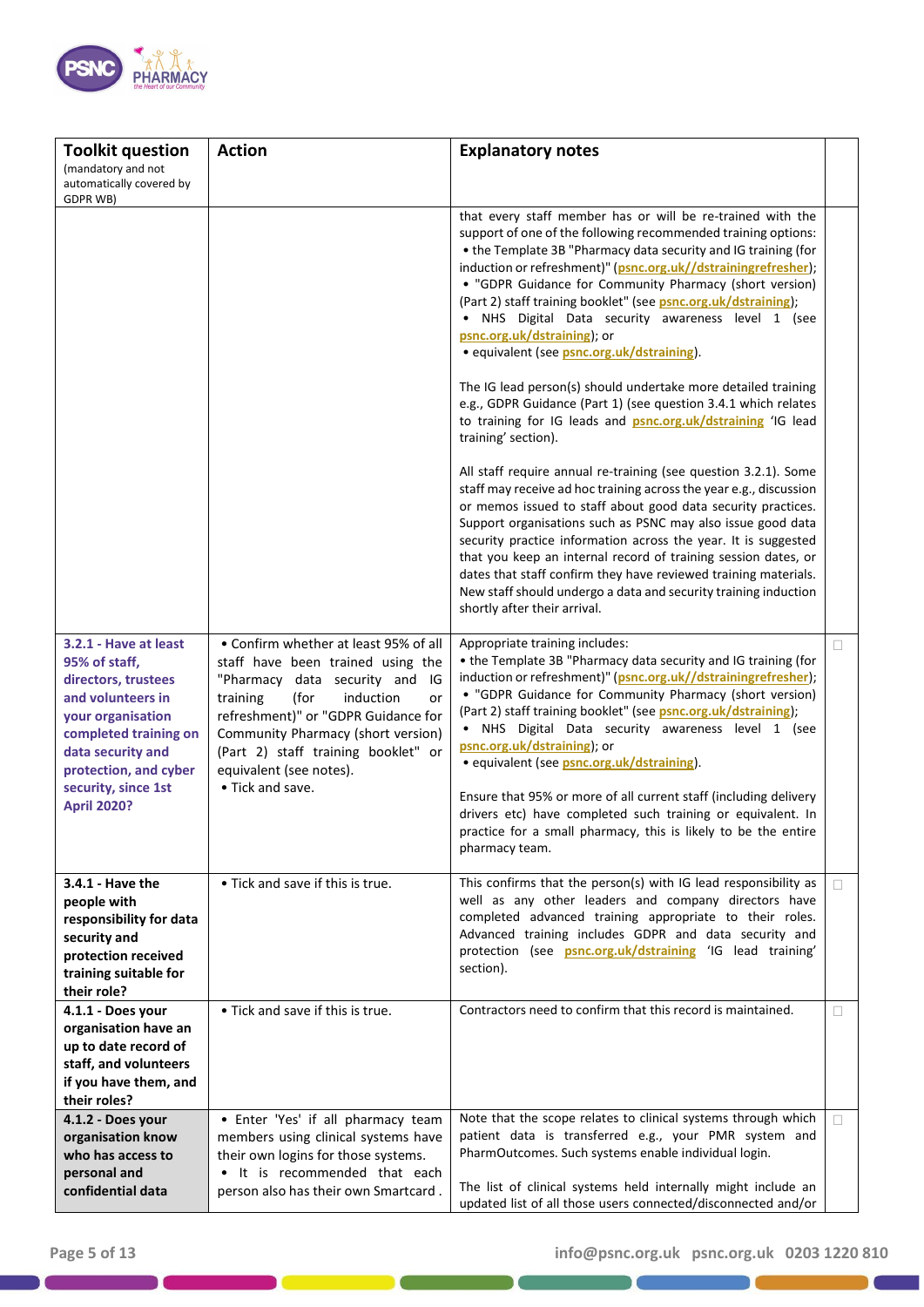

| <b>Toolkit question</b><br>(mandatory and not<br>automatically covered by                                                                                                                           | <b>Action</b>                                                                                                                                                                                                                                                                                                                                                                                                                                                                                                                                                                                                                                                                                                         | <b>Explanatory notes</b>                                                                                                                                                                                                                                                                                                                                                                                                                                                                                                                                                                                                                                                                                                                                                                                                                                                                                                                                                                                                                                                                                                                                                                                                                                                                                                                                                                          |        |
|-----------------------------------------------------------------------------------------------------------------------------------------------------------------------------------------------------|-----------------------------------------------------------------------------------------------------------------------------------------------------------------------------------------------------------------------------------------------------------------------------------------------------------------------------------------------------------------------------------------------------------------------------------------------------------------------------------------------------------------------------------------------------------------------------------------------------------------------------------------------------------------------------------------------------------------------|---------------------------------------------------------------------------------------------------------------------------------------------------------------------------------------------------------------------------------------------------------------------------------------------------------------------------------------------------------------------------------------------------------------------------------------------------------------------------------------------------------------------------------------------------------------------------------------------------------------------------------------------------------------------------------------------------------------------------------------------------------------------------------------------------------------------------------------------------------------------------------------------------------------------------------------------------------------------------------------------------------------------------------------------------------------------------------------------------------------------------------------------------------------------------------------------------------------------------------------------------------------------------------------------------------------------------------------------------------------------------------------------------|--------|
| GDPR WB)<br>through its IT<br>system(s)?                                                                                                                                                            | • Passwords should not be shared<br>amongst staff.<br>• Tick and save.                                                                                                                                                                                                                                                                                                                                                                                                                                                                                                                                                                                                                                                | the system itself should provide visibility of all the users<br>connected to your pharmacy.<br>Note about this technical question: this is a question that your<br>PMR pharmacy system supplier or IT support may be able to<br>help you answer (see FAQ at the bottom of this document).*                                                                                                                                                                                                                                                                                                                                                                                                                                                                                                                                                                                                                                                                                                                                                                                                                                                                                                                                                                                                                                                                                                        |        |
| 4.2.4 - Does your<br>organisation have a<br>reliable way of<br>removing or<br>amending people's<br>access to IT systems<br>when they leave or<br>change roles?                                      | • Tick and save once you are<br>confident about the method, and that<br>only current staff have access to key<br>IT systems.                                                                                                                                                                                                                                                                                                                                                                                                                                                                                                                                                                                          | You may keep a list of current staff that need IT rights, using<br>psnc.org.uk/dstemplates: Template 6 "Asset register" or<br>Template 14C "List of staff and IT rights". Template 15 "Access<br>control, passwords & accounts procedures" will assist<br>processes within the pharmacy. Template 13 "Audit spot<br>checks" will also assist with checking that leavers IT rights have<br>been revoked.<br>Additional background information:<br>• Some information can be accessed only from within the<br>system.<br>• Smartcards which are not used at all become locked.<br>• Personal NHSmail accounts which are not used for a period<br>become deactivated.                                                                                                                                                                                                                                                                                                                                                                                                                                                                                                                                                                                                                                                                                                                                | П      |
| 4.5.4 - How does your<br>organisation make<br>sure that staff,<br>directors, trustees<br>and volunteers use<br>good password<br>practice?                                                           | • Tick and save if all staff are familiar<br>with good password practice.<br>This will have been covered in the<br>refresher staff training question<br>• Staff can be trained or refreshed -<br>see Explanatory notes.<br>• Staff may have signed agreements<br>when they first joined to confirm they<br>would follow appropriate password<br>practice.                                                                                                                                                                                                                                                                                                                                                             | For materials that inform staff about good password practices,<br>see psnc.org.uk/passwords and psnc.org.uk/dstraining. The<br>following template documents (psnc.org.uk/dstemplates) also<br>encourage good password practices:<br>• Template 15 "Access control, passwords & accounts<br>procedures" will assist processes within the pharmacy.<br>• Template 2 "Staff confidentiality agreement"<br>• Template 3A "Staff confidentiality code"<br>• Templates 14A/B "Staff signature lists"                                                                                                                                                                                                                                                                                                                                                                                                                                                                                                                                                                                                                                                                                                                                                                                                                                                                                                    |        |
| 5.1.1 - If your<br>organisation has had<br>a data breach or a<br>near miss in the last<br>year, has the<br>organisation<br>reviewed the process<br>that may have<br>allowed the breach to<br>occur? | • If there have been no security<br>breaches, then insert "N/A" in the<br>free text box.<br>• If there has been a data security<br>breach (e.g., a loss of electronic data,<br>the loss of a prescription bundle, a<br>virus impacting the ability for the<br>pharmacy team to view PMR<br>terminals etc), then you should<br>review your use of processes to<br>improve how they are implemented,<br>manage risks, and reduce the<br>likelihood of reoccurrence. Confirm in<br>the free text box that this process<br>review has been carried out, when<br>this took place, the issues that were<br>identified and how the process has<br>been improved to reduce the<br>likelihood of reoccurrence.<br>• Click save | A review of data security problems including near misses or<br>breaches should be carried out at least once a year.<br>Pharmacy contractors are advised to use the following<br>resources when conducting such a review: Template 11<br>"Incident management procedures" and where needed,<br>Template 12 "Incident report form (data security)" (which are<br>both available at psnc.org.uk/dstemplates).<br>If a data security incident occurs, there is an option to list the<br>incident within the Data Security and Protection Toolkit 'Report<br>an Incident' option within the menu band. NHS Digital can pass<br>on information required including to the Information<br>Commissioners Office (ICO) where necessary.<br>GDPR WB Template I "Consider Data Breaches" of the GDPR WB<br>includes: any notification to the Information Commissioners<br>Office (ICO) must describe the nature of the breach, such as<br>numbers of data subject, records and what was lost e.g., a<br>prescription; the name and contact details of the DPO; probable<br>consequences of the breach, and measures you have taken, for<br>example to mitigate any adverse effects. Information that it is<br>not possible to provide immediately, should be provided later<br>without undue delay. A review of processes may be appropriate<br>after any data breach or near miss in case adjustments can be | $\Box$ |

D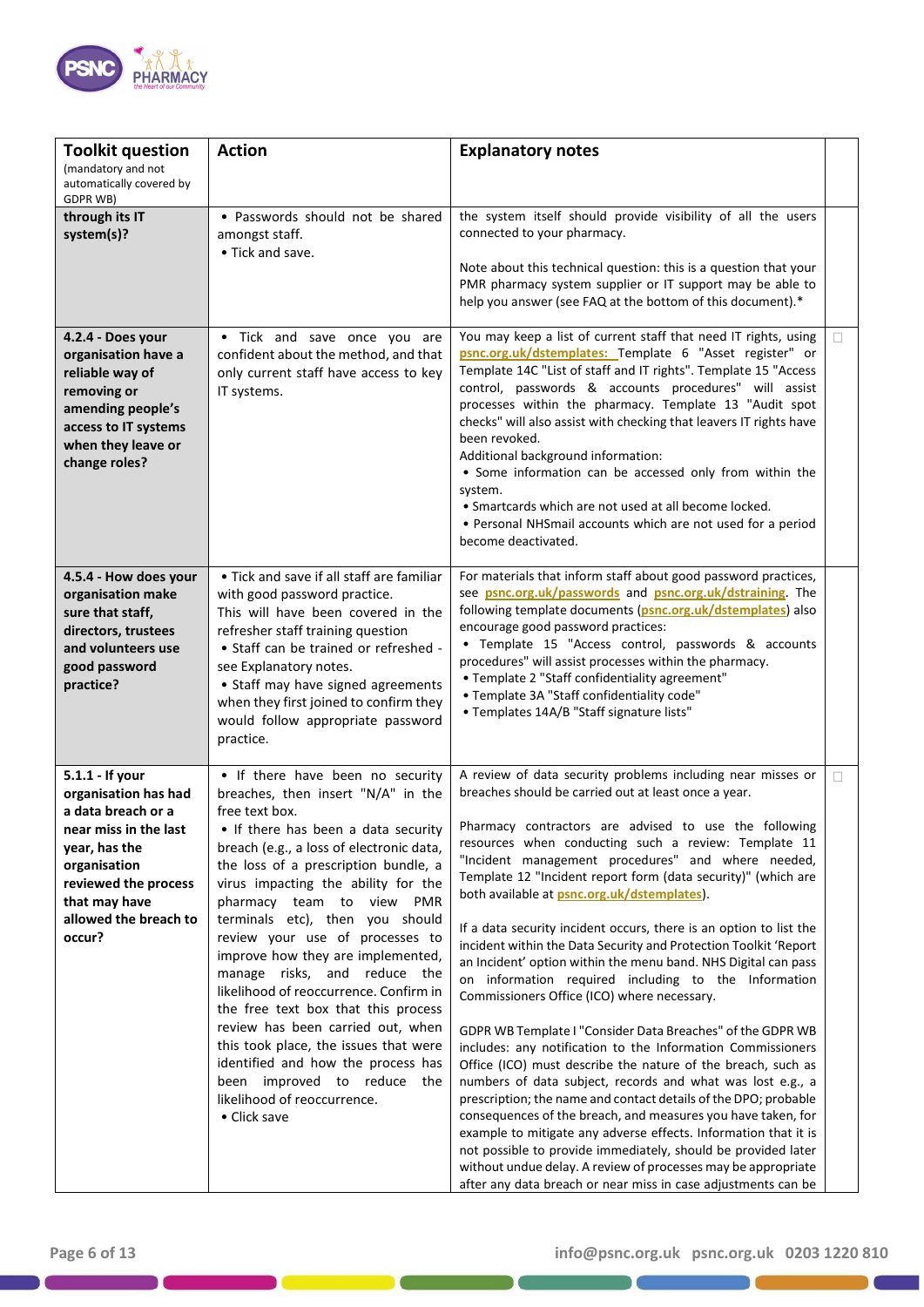

| <b>Toolkit question</b><br>(mandatory and not<br>automatically covered by<br>GDPR WB)                                                                           | <b>Action</b>                                                                                                                                                                                                                                                                                                                                                                                                                | <b>Explanatory notes</b>                                                                                                                                                                                                                                                                                                                                                                                                                                                                                                                                                                                                                                                                                                                                                                                                                                     |    |
|-----------------------------------------------------------------------------------------------------------------------------------------------------------------|------------------------------------------------------------------------------------------------------------------------------------------------------------------------------------------------------------------------------------------------------------------------------------------------------------------------------------------------------------------------------------------------------------------------------|--------------------------------------------------------------------------------------------------------------------------------------------------------------------------------------------------------------------------------------------------------------------------------------------------------------------------------------------------------------------------------------------------------------------------------------------------------------------------------------------------------------------------------------------------------------------------------------------------------------------------------------------------------------------------------------------------------------------------------------------------------------------------------------------------------------------------------------------------------------|----|
|                                                                                                                                                                 |                                                                                                                                                                                                                                                                                                                                                                                                                              | made to people and/or processes to reduce the risk of a repeat<br>incident. See also question 6.1.1.                                                                                                                                                                                                                                                                                                                                                                                                                                                                                                                                                                                                                                                                                                                                                         |    |
| 6.2.1 - Do all the<br>computers and other<br>devices used across<br>your organisation<br>have<br>antivirus/antimalware<br>software which is<br>kept up to date? | • Tick and save if antivirus software is<br>included the pharmacy devices that<br>are used to process patient data.                                                                                                                                                                                                                                                                                                          | Antivirus protection is essential to protect the pharmacy system<br>from viruses that can compromise data. If you are unsure about<br>what anti-virus software is used, then check this or contact your<br>IT support. Note that some devices may come with pre-installed<br>antivirus software. Additional guidance is available at:<br>psnc.org.uk/antivirus<br>Note about this technical question: this is a question that your<br>PMR pharmacy system supplier or IT support may be able to<br>help you answer (see FAQ at the bottom of this document).*                                                                                                                                                                                                                                                                                                | П  |
| 6.3.2 - Have staff,<br>directors, trustees<br>and volunteers been<br>advised that use of<br>public Wi-Fi for work<br>purposes is unsafe?                        | • Tick and save if all staff are aware<br>that access to sensitive work data<br>over a public WiFi network is not<br>appropriate (see notes for supporting<br>information).<br>Tick and write 'N/A' in the<br>comments box if no staff use mobile<br>devices for work reasons whilst away<br>from the pharmacy.                                                                                                              | Many contractors are introducing 'Mobile device and Bring Your<br>Own Device' policies because NHSmail can be accessed on work<br>and personal mobile devices (see also: question 1.6.4).<br>Template policies at <b>psnc.org.uk/ds</b> . For materials that help<br>aware<br>about<br>staff<br>to<br>be<br>WiFi<br>practices,<br>see<br>www.psnc.org.uk/wifi and psnc.org.uk/dstraining. Staff may<br>have signed agreements when they joined to confirm<br>appropriate password practices would be used. Various<br>template documents encourage proper WiFi practices:<br>• Template 2 "Staff confidentiality agreement"<br>• Template 3A "Staff confidentiality code"<br>• Templates 14A/B "Staff signature lists"                                                                                                                                       | П. |
| 7.2.1 - How does your<br>organisation test the<br>data and cyber<br>security aspects of its<br>business continuity<br>plan?                                     | • Contractors could state in the text<br>box that "a continuity test occurred"<br>if or once that is the case.<br>. The 'continuity' section of Template<br>13 "Audit checklist for spot check incl<br>continuity test" includes an exercise<br>to test continuity.                                                                                                                                                          | Some of your annual training (see questions within section 3 for<br>Toolkit questions about training) could also include a discussion<br>session amongst all staff and/or a review of relevant<br>documents. The training may cover all staff being reminded<br>about: (1) which suppliers to contact if there is an unexpected<br>outage of internet/power/system; (2) where the copy of the<br>supplier's contact information is kept (accessible even if the<br>main digital systems fail); (3) which persons within the<br>organisation to contact in the event of a major incident. A<br>business continuity template can be populated with contact<br>information and more. See <b>psnc.org.uk/bcp</b> . Here are some<br>example incidents to test by planning or discussing: the loss of<br>power/internet/system; a virus attack on the PMR system. | П. |
| 7.3.1 - How does your<br>organisation make<br>sure that there are<br>working backups of<br>all important data<br>and information?                               | • Contractors should enter that "My<br>clinical system supplier has set-up<br>backup systems" if this is the case.<br>. Note: All EPS system suppliers have<br>advised PSNC that backup systems<br>are in place. However, the options<br>may vary even for pharmacies which<br>use the same PMR system with<br>factors such as backup frequency<br>variable depending on the contract<br>and<br>arrangements<br>place.<br>in | Ensuring you have a process for backing up data is essential<br>because if your systems fail or become disrupted and your<br>access to the data is lost, this could impact the running of your<br>pharmacy.<br>Further Guidance can be found at <b>psnc.org.uk/backups</b> and<br>within the notes of this document.<br>Note about this technical question: this is a question that your<br>PMR pharmacy system supplier or IT support may be able to<br>help you answer (see FAQ at the bottom of this document).*                                                                                                                                                                                                                                                                                                                                          | П  |
| 7.3.2 - All emergency<br>contacts are kept<br>securely, in hardcopy<br>and are up-to-date.                                                                      | • Check list is up to date and make<br>changes if needed.<br>• Tick and save                                                                                                                                                                                                                                                                                                                                                 | Locate emergency contacts list from business continuity plan.<br>Find the link to this at psnc.org.uk/dstemplates.                                                                                                                                                                                                                                                                                                                                                                                                                                                                                                                                                                                                                                                                                                                                           | П  |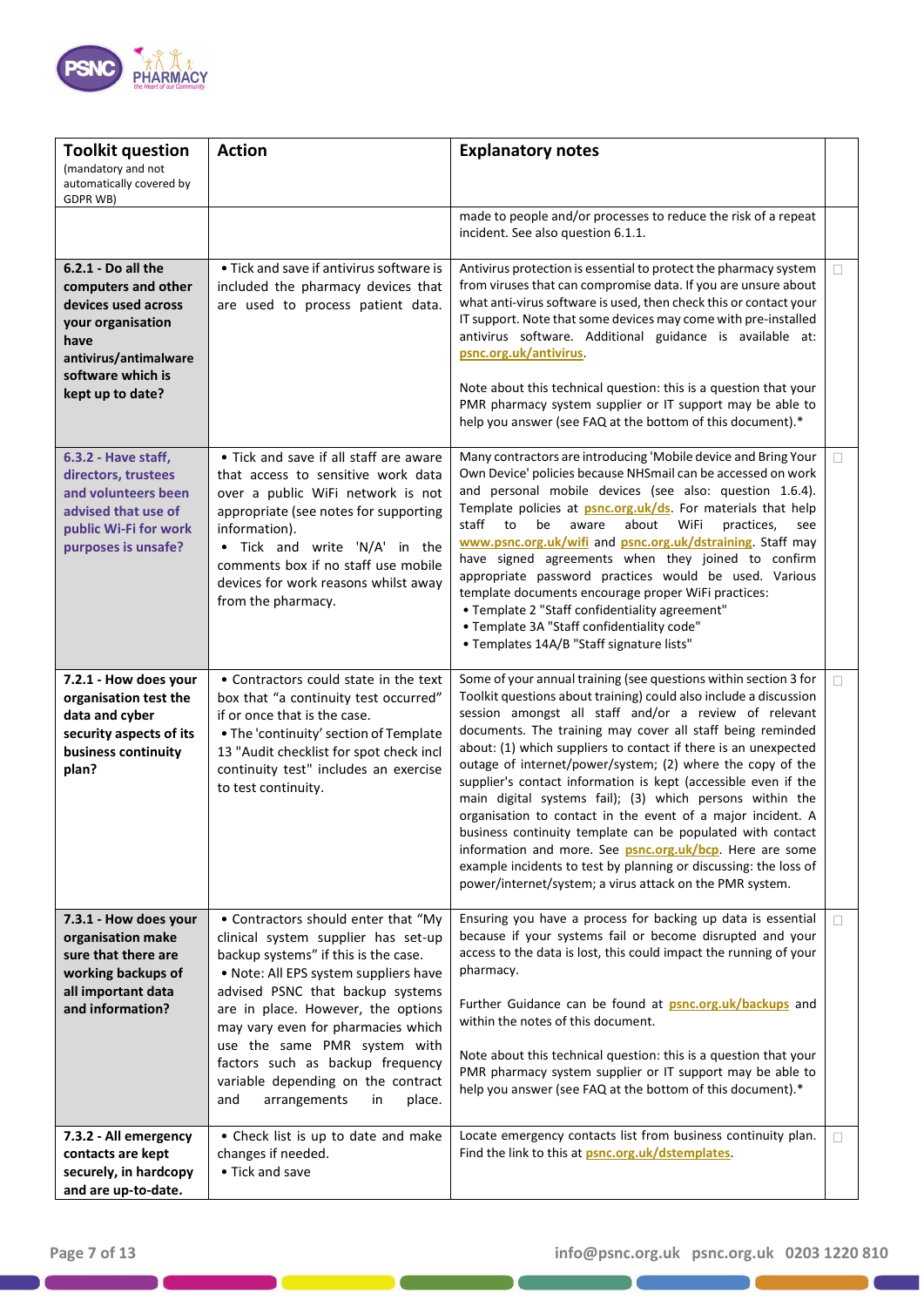

| <b>Toolkit question</b>                                                                                                                                                                                                                                                                                                                                                                              | <b>Action</b>                                                                                                                                                                                                                                                                                                                                                                                                                                                                                                                                                                                                                                                                                                                                                                                                                                                                                    | <b>Explanatory notes</b>                                                                                                                                                                                                                                                                                                                                                                                                                                                                                                                                                                                                                                                                                                                                                                                                                                                                                                                                                                                                                                                             |        |
|------------------------------------------------------------------------------------------------------------------------------------------------------------------------------------------------------------------------------------------------------------------------------------------------------------------------------------------------------------------------------------------------------|--------------------------------------------------------------------------------------------------------------------------------------------------------------------------------------------------------------------------------------------------------------------------------------------------------------------------------------------------------------------------------------------------------------------------------------------------------------------------------------------------------------------------------------------------------------------------------------------------------------------------------------------------------------------------------------------------------------------------------------------------------------------------------------------------------------------------------------------------------------------------------------------------|--------------------------------------------------------------------------------------------------------------------------------------------------------------------------------------------------------------------------------------------------------------------------------------------------------------------------------------------------------------------------------------------------------------------------------------------------------------------------------------------------------------------------------------------------------------------------------------------------------------------------------------------------------------------------------------------------------------------------------------------------------------------------------------------------------------------------------------------------------------------------------------------------------------------------------------------------------------------------------------------------------------------------------------------------------------------------------------|--------|
| (mandatory and not<br>automatically covered by<br>GDPR WB)                                                                                                                                                                                                                                                                                                                                           |                                                                                                                                                                                                                                                                                                                                                                                                                                                                                                                                                                                                                                                                                                                                                                                                                                                                                                  |                                                                                                                                                                                                                                                                                                                                                                                                                                                                                                                                                                                                                                                                                                                                                                                                                                                                                                                                                                                                                                                                                      |        |
| 7.3.4 - Are backups<br>routinely tested to<br>make sure that data<br>and information can<br>be restored?                                                                                                                                                                                                                                                                                             | • Tick and save if this is known to be<br>the case.<br>. Note: All EPS system suppliers have<br>advised PSNC that backup systems<br>are in place (see question 7.3.1).                                                                                                                                                                                                                                                                                                                                                                                                                                                                                                                                                                                                                                                                                                                           | Note about this technical question: this is a question that your<br>PMR pharmacy system supplier or IT support may be able to<br>help you answer (see FAQ at the bottom of this document).*                                                                                                                                                                                                                                                                                                                                                                                                                                                                                                                                                                                                                                                                                                                                                                                                                                                                                          | $\Box$ |
| 8.1.4 - Are all the IT<br>systems and the<br>software used in your<br>organisation still<br>supported by the<br>manufacturer or the<br>risks are understood<br>and managed?                                                                                                                                                                                                                          | • Tick and save if your IT systems are<br>sufficiently up-to-date or there is<br>some unsupported software, but<br>some mitigations are in place.<br>• Most IT support or PMR suppliers<br>will provide information to say that<br>your PMR software and the software<br>they provide (e.g., Windows 10<br>versions) is automatically updated. If<br>so, you may review the answer.                                                                                                                                                                                                                                                                                                                                                                                                                                                                                                              | The scope relates to clinical systems used for the transfer of<br>patient data e.g., your PMR system and PharmOutcomes. You<br>may choose to enter "Clinical systems are regularly updated" or<br>"Addressed within Asset Register" if this is the case. The "Asset<br>Register" column 'Software Notes' column can be used to mark<br>critical software no longer supported - see question 8.2.1.<br>Related guidance is available at <b>psnc.org.uk/itupdates</b> and<br>psnc.org.uk/windows<br>Note about this technical question: this is a question that your<br>PMR pharmacy system supplier or IT support may be able to<br>help you answer (see FAQ at the bottom of this document).*                                                                                                                                                                                                                                                                                                                                                                                        | П      |
| 8.2.1 - If your answer<br>to 8.1.4 (on IT<br>systems and software<br>being supported by<br>the manufacturer)<br>was that software<br>risks are being<br>managed, please<br>provide a document<br>that summarises the<br>risk of continuing to<br>use each unsupported<br>item, the reasons for<br>doing so and a<br>summary of the<br>action your<br>organisation is taking<br>to minimise the risk. | • Enter 'N/A' if there are no<br>unsupported software used (note:<br>the scope is limited to systems<br>through which patient data<br>is<br>transferred).<br>. If Windows systems had data<br>flowing through you may list these<br>internally if no longer supported (e.g.,<br>within your internal asset register) or<br>within the Toolkit. The Community<br>Pharmacy IT Group (CP ITG) Windows<br>7/10 guidance can be found at<br>psnc.org.uk/windows which includes<br>suggested transition plans if not<br>completed, as well as mitigations if<br>any machines remained on an older<br>Windows version for a period.<br>. Your IT support may have provided<br>information to you to confirm that<br>your PMR software and the software<br>they provide (e.g., Windows) is<br>automatically updated. If so, you may<br>review the information provided to<br>assist your Toolkit answer. | Also see question 8.1.1: the list of unsupported software may<br>also be listed within the asset register (Template 6 at<br>psnc.org.uk/dstemplates) and/or within the Toolkit, and the<br>risk assessment information could also be listed within the<br>document.<br>A risk assessment may include: any plans for migrating to a<br>newer supported equivalent software in the future;<br>information about what information is flowing through the<br>software; the importance of access to the software.<br>Learn more about unsupported software and dealing with it at<br>psnc.org.uk/settings<br>For some of your answers you may choose to state that the<br>information requested is within a certain document where that<br>is the case e.g., the Template 6 "Asset register" (at<br>psnc.org.uk/dstemplates), rather than disclose what could be<br>sensitive information. Note about this technical question: this<br>is a question that your PMR pharmacy system supplier or IT<br>support may be able to help you answer (see FAQ at the bottom<br>of this document).* | П      |
| 8.3.5 - How does your<br>organisation make<br>sure that the latest<br>software updates are<br>downloaded and<br>installed?                                                                                                                                                                                                                                                                           | • Many PMR suppliers may have<br>provided information about their<br>strategy for the auto-updating of<br>relevant systems. If so, you may use<br>or review the answer. EPSR2 PMR<br>system suppliers reported to PSNC<br>that where they manage systems,<br>relevant updates are automatically<br>rolled out.                                                                                                                                                                                                                                                                                                                                                                                                                                                                                                                                                                                   | Note that the scope relates to clinical systems which involve<br>patient data e.g., your PMR system and PharmOutcomes. Such<br>systems may be set to auto-update.<br>Additional PSNC guidance is available at <b>psnc.org.uk/itupdates</b> .<br>Note about this technical question: this is a question that your<br>PMR pharmacy system supplier or IT support may be able to<br>help you answer (see FAQ at the bottom of this document).*                                                                                                                                                                                                                                                                                                                                                                                                                                                                                                                                                                                                                                          | $\Box$ |
| 9.1.1 - Does your<br>organisation make                                                                                                                                                                                                                                                                                                                                                               | • If your PMR supplier provided<br>information to you, then use/review                                                                                                                                                                                                                                                                                                                                                                                                                                                                                                                                                                                                                                                                                                                                                                                                                           | If you have arranged an additional broadband connection used<br>for transfer of sensitive information then consider the                                                                                                                                                                                                                                                                                                                                                                                                                                                                                                                                                                                                                                                                                                                                                                                                                                                                                                                                                              | □      |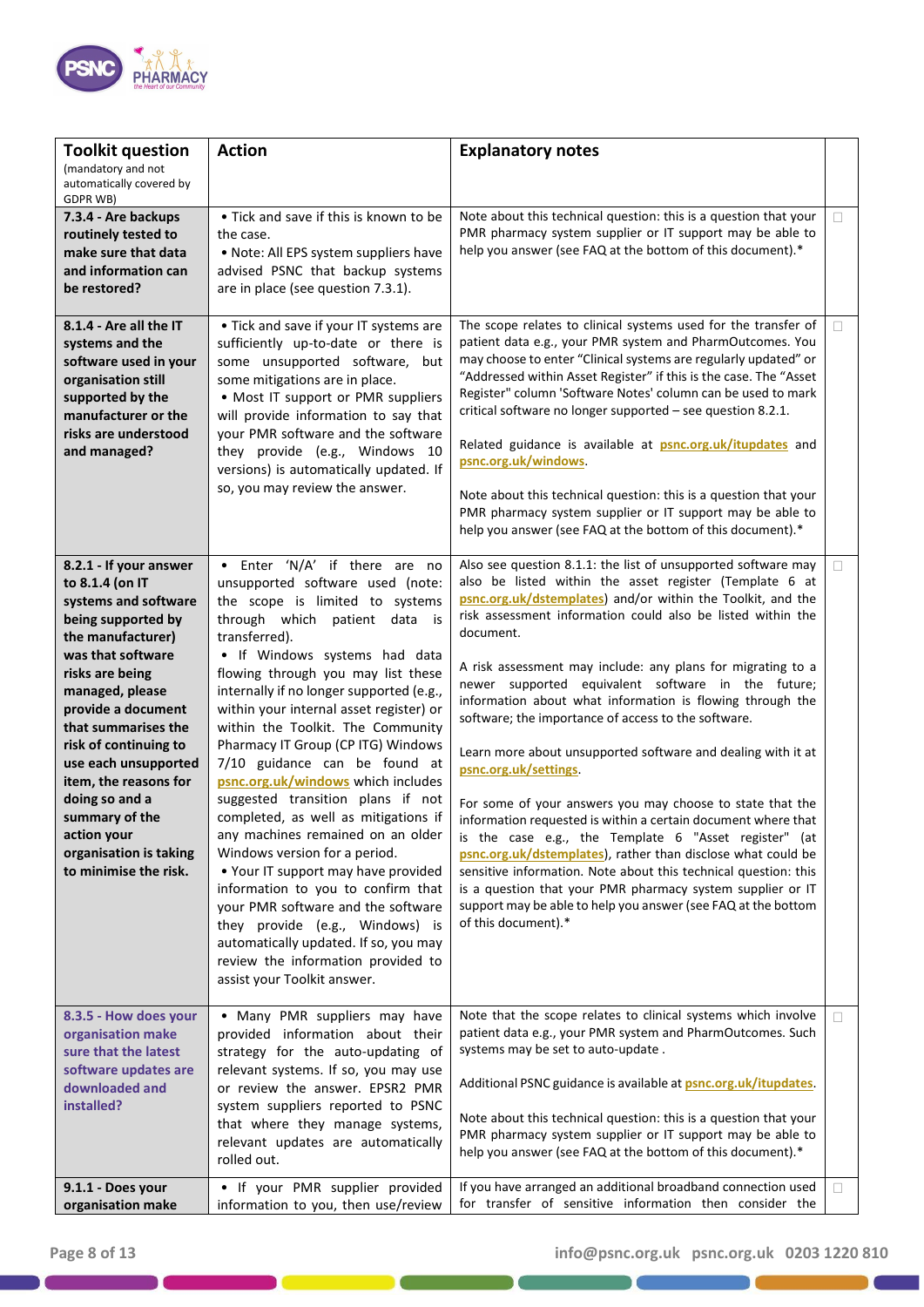

| <b>Toolkit question</b><br>(mandatory and not<br>automatically covered by<br><b>GDPR WB)</b>                                                        | <b>Action</b>                                                                                                                                                                                                                                                                                                                                                                                                                                                                                                                                                                                                                                                                                                                                 | <b>Explanatory notes</b>                                                                                                                                                                                                                                                                                                                                                                                                                                                                                                                                                                                                                                                                                                                                                                                                                                                                                  |   |
|-----------------------------------------------------------------------------------------------------------------------------------------------------|-----------------------------------------------------------------------------------------------------------------------------------------------------------------------------------------------------------------------------------------------------------------------------------------------------------------------------------------------------------------------------------------------------------------------------------------------------------------------------------------------------------------------------------------------------------------------------------------------------------------------------------------------------------------------------------------------------------------------------------------------|-----------------------------------------------------------------------------------------------------------------------------------------------------------------------------------------------------------------------------------------------------------------------------------------------------------------------------------------------------------------------------------------------------------------------------------------------------------------------------------------------------------------------------------------------------------------------------------------------------------------------------------------------------------------------------------------------------------------------------------------------------------------------------------------------------------------------------------------------------------------------------------------------------------|---|
| sure that the<br>passwords of all<br>networking<br>components, such as<br>a Wi-Fi router, have<br>been changed from<br>their original<br>passwords? | this information to assist the answer.<br>However, note that: all PMR suppliers<br>have confirmed to PSNC that they<br>have a process in place so that routers<br>providing N3/HSCN have their default<br>passwords changed for EPS-using<br>pharmacy contractors.<br>. If you also have your own<br>broadband and clinical data flows<br>through this, you may refer to<br>explanatory note.                                                                                                                                                                                                                                                                                                                                                 | information at psnc.org.uk/routers which signposts to<br>guidance on how to change the default passwords on your<br>internet router.<br>A password is fundamental to ensure data protection. Default<br>passwords are best changed when the network is first set up,<br>especially if these are simple (e.g., password 'admin'). Your<br>PMR supplier or someone acting for them will do this with any<br>broadband routers which they arrange for you.<br>Note about this technical question: this is a question that your<br>PMR pharmacy system supplier or IT support may be able to<br>help you answer (see FAQ at the bottom of this document).*                                                                                                                                                                                                                                                    |   |
| 9.5.2 - Are all laptops<br>and tablets or<br>removable devices<br>that hold or allow<br>access to personal<br>data, encrypted?                      | • Most contractors will not yet have<br>a mobile device that is directly<br>processing any Spine-linked data.<br>Most contractors will therefore be<br>able to enter 'N/A' for this question.<br>. The scope is limited to mobile<br>devices directly processing patient<br>data e.g., mobile devices that may<br>have been provided by a PMR<br>supplier and linked to Spine/EPS. PMR<br>suppliers have explained where they<br>provide a Spine-linked mobile device<br>suitable encryption protection is in<br>place. Pharmacy team feedback<br>continues to be that more of these<br>devices being made available within<br>the pharmacy would be helpful.<br>· Use of NHSmail on personal devices<br>is permitted - see explanatory note. | Personal devices not processing patient data are not within<br>scope. If you do not use mobile devices to access patient data<br>then you can put "N/A as these methods of storing healthcare<br>data are not used".<br>Note: That NHSmail can work on mobile devices, e.g., use of<br>NHSmail may auto-detect those with a passcode and a recently<br>updated operating system. NHSmail may be used with the<br>Microsoft Outlook smartphone app or within common web<br>browser apps. Additionally, consider the information at:<br>psnc.org.uk/NHSmail<br>If you use a laptop through which patient data flows you should<br>check with your IT support that the appropriate encryption is in<br>place.<br>Note about this technical question: this is a question that your<br>PMR pharmacy system supplier or IT support may be able to<br>help you answer (see FAQ at the bottom of this document).* | П |

# **Question-by-question guidance table 2 of 2 (auto-completed with GDPR WB option)**

| <b>Toolkit question</b><br>(mandatory and marked<br>completed if GDPR WB is<br>declared as refreshed)                                                                    | Action and explanatory notes (further mandatory questions)                                                                                                                                                                                                                                                                                                                                                                                                   |  |
|--------------------------------------------------------------------------------------------------------------------------------------------------------------------------|--------------------------------------------------------------------------------------------------------------------------------------------------------------------------------------------------------------------------------------------------------------------------------------------------------------------------------------------------------------------------------------------------------------------------------------------------------------|--|
| 1.1.1 - What is your<br>organisation's<br><b>Information</b><br><b>Commissioner's Office</b><br>(ICO) registration<br>number?                                            | This question is automatically marked completed if GDPR WB is confirmed as completed/refreshed.<br>If you have not completed the GDPR WB:<br>• Refer to the tool tip for completion.                                                                                                                                                                                                                                                                         |  |
| 1.1.2 - Does your<br>organisation have an<br>up-to-date list of the<br>ways in which it holds<br>and shares different<br>types of personal and<br>sensitive information? | This question is automatically marked completed if GDPR WB is confirmed as completed/refreshed.<br>If you have not completed the GDPR WB note that:<br>• You may wish to enter "Information is within my asset register which is held within my organisation" if<br>this is the case in the 'document location' field. See: Template 6 "Asset Register"<br>lfrom<br>https://psnc.org.uk/dstemplates] which includes a version with worked pharmacy examples. |  |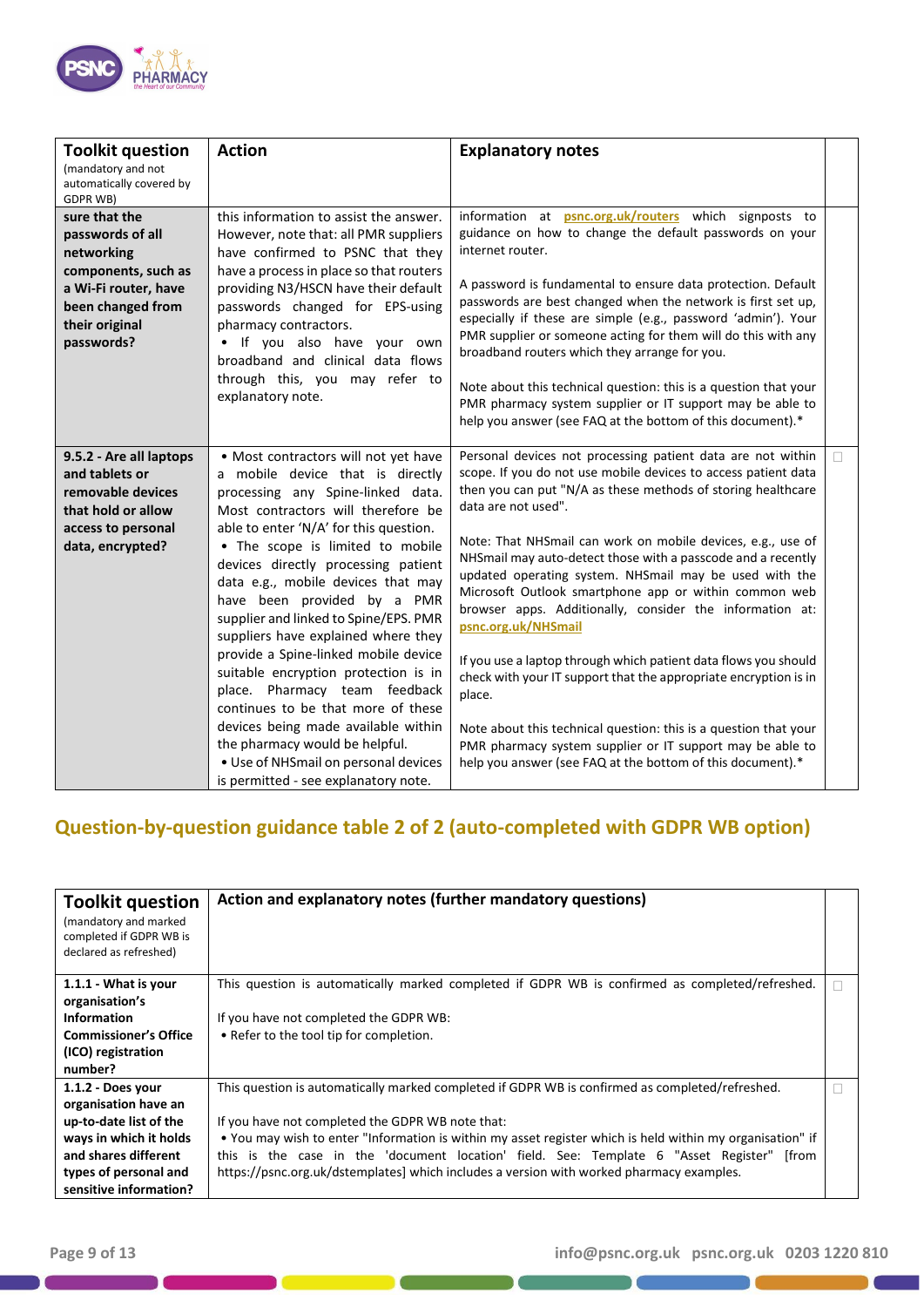

| <b>Toolkit question</b>                                                    | Action and explanatory notes (further mandatory questions)                                                                                                                       |        |
|----------------------------------------------------------------------------|----------------------------------------------------------------------------------------------------------------------------------------------------------------------------------|--------|
| (mandatory and marked<br>completed if GDPR WB is<br>declared as refreshed) |                                                                                                                                                                                  |        |
| 1.1.5 - Who has                                                            | This question is automatically marked completed if GDPR WB is confirmed as completed/refreshed.                                                                                  | П      |
| responsibility for data<br>security and protection                         | If you have not completed the GDPR WB:                                                                                                                                           |        |
| and how has this                                                           | • Enter 'Yes' if responsibility is assigned. Information to assist you is available from                                                                                         |        |
| responsibility been<br>formally assigned?                                  | https://psnc.org.uk/dsroles and Template 21 Assigning data security roles<br>(https://psnc.org.uk/dstemplates).                                                                  |        |
|                                                                            | . Note that: (1) Responsibility must be assigned. (2) Responsibility may have been assigned within the                                                                           |        |
|                                                                            | Toolkit submission period or may have been completed during a previous time and carried forward.<br>If new<br>person(s) has taken up the role(s), their name(s) must be entered. |        |
|                                                                            | . If you or the person(s) with responsibility do not wish to have names listed in the Toolkit, you may wish                                                                      |        |
|                                                                            | to input that 'The names of the persons are stored and known within the pharmacy organisation' as<br>opposed to listing the names.                                               |        |
|                                                                            |                                                                                                                                                                                  |        |
| 1.2.1 - Does your<br>organisation have a                                   | This question is automatically marked completed if GDPR WB is confirmed as completed/refreshed.                                                                                  | П.     |
| privacy notice?                                                            | If you have not yet completed the GDPR WB note that:<br>• Your Privacy Notice could be made available via a leaflet or a poster that is visible within the pharmacy              |        |
|                                                                            | and/or included on the pharmacy website. It is recommended that you refer to GDPR WB Template G "Tell                                                                            |        |
|                                                                            | people about your processes: the Privacy Notice" as this includes a sample template (see<br>https://psnc.org.uk/dstemplates).                                                    |        |
|                                                                            | . You may wish to enter 'This has been done in my Privacy Notice' if this is the case. The Privacy Notice                                                                        |        |
|                                                                            | should refer to patient rights.                                                                                                                                                  |        |
| 1.3.1 - Does your<br>organisation have up                                  | This question is automatically marked completed if GDPR WB is confirmed as completed/refreshed.                                                                                  | П      |
| to date policies in place                                                  | If you have not completed the GDPR WB note that:                                                                                                                                 |        |
| for data protection and<br>for data and cyber                              | • Enter 'Yes' if approved policies are in place.<br>• Templates are found at https://psnc.org.uk/dstemplates                                                                     |        |
| security?                                                                  | . Policies are not required to be changed yearly but you should review them regularly, (e.g. once every                                                                          |        |
|                                                                            | year), and if you identify a benefit from an amendment or a correction, you should make this.                                                                                    |        |
| 1.3.2 - Does your<br>organisation carry out                                | This question is automatically marked completed if GDPR WB is confirmed as completed/refreshed.                                                                                  | $\Box$ |
| regular data protection                                                    | If you have not completed the GDPR WB note that:                                                                                                                                 |        |
| spot checks?                                                               | • Enter "Yes" if this is the case".<br>. The spot checks in relation to IG may be performed via process reviews and / or during training and staff                               |        |
|                                                                            | discussions. If issues are identified and processes are subsequently improved or amended, you should                                                                             |        |
|                                                                            | insert further information into the answer box. Template 13, "Audit list for spot check", is available here:<br>psnc.org.uk/dstemplates.                                         |        |
| 1.3.7 - Does your                                                          | This question is automatically marked completed if GDPR WB is confirmed as completed/refreshed.                                                                                  | $\Box$ |
| organisation's data                                                        |                                                                                                                                                                                  |        |
| protection policy<br>describe how you keep                                 | If you have not completed the GDPR WB:<br>. Refer to the "covers this with" column of the spreadsheet entitled "GDPR Workbook for Community                                      |        |
| personal data safe and                                                     | Pharmacy" (GDPR WB), and the templates specified within.                                                                                                                         |        |
| secure?<br>1.3.8 - Does your                                               | This question is covered in the PSNC Model DPIA step-by-step process (Template M within the GDPR WB -                                                                            | O.     |
| organisation's data<br>protection policy                                   | https://psnc.org.uk/gdpr) which follows the ICO DPIA guidance and should be marked automatically<br>completed.                                                                   |        |
| describe how you                                                           |                                                                                                                                                                                  |        |
| identify and minimise                                                      |                                                                                                                                                                                  |        |
| risks to personal data<br>when introducing, or                             |                                                                                                                                                                                  |        |
| changing a process or                                                      |                                                                                                                                                                                  |        |
| starting a new project<br>involving personal                               |                                                                                                                                                                                  |        |
| data?                                                                      |                                                                                                                                                                                  |        |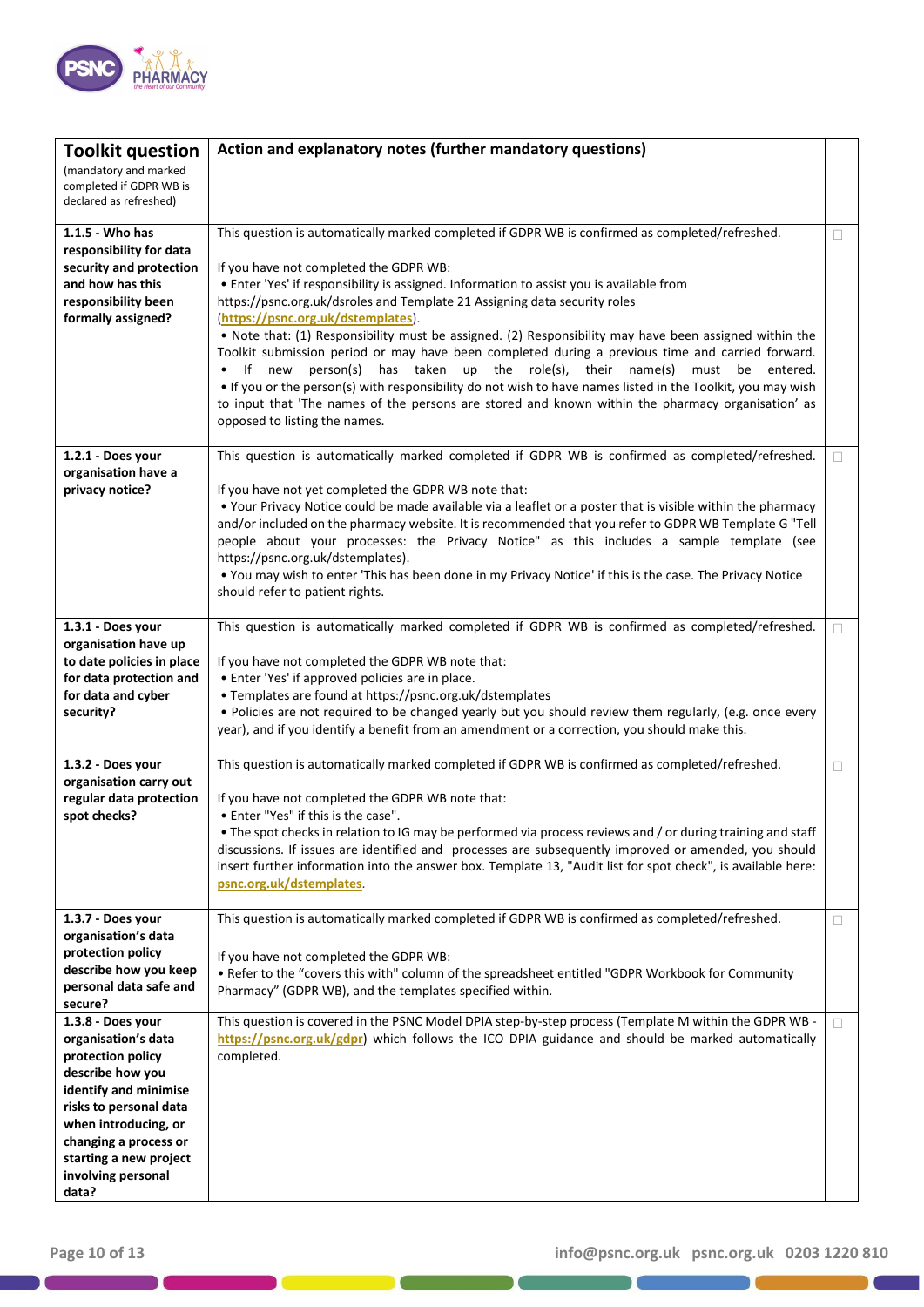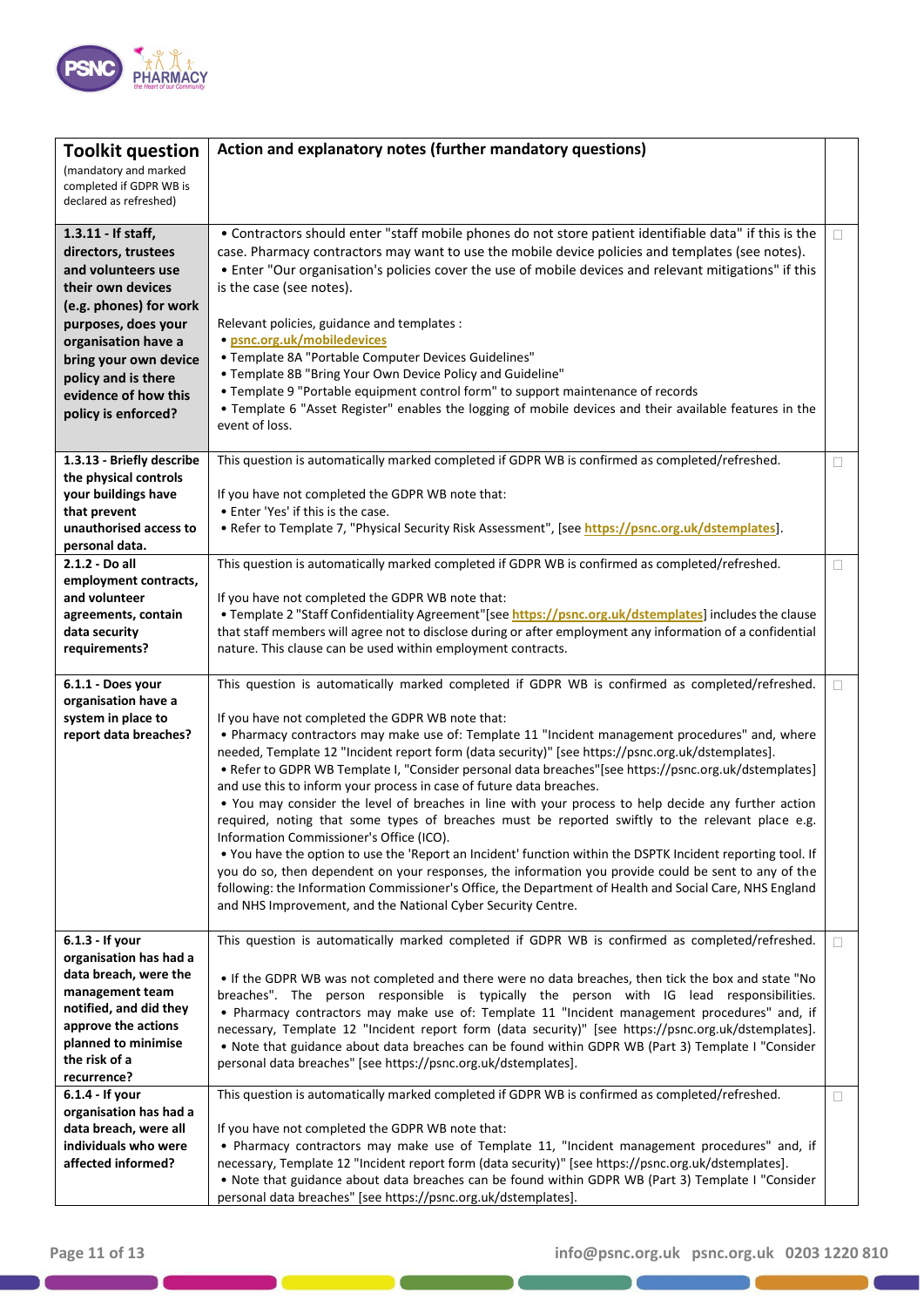

| <b>Toolkit question</b><br>(mandatory and marked<br>completed if GDPR WB is<br>declared as refreshed)                                                                                  | Action and explanatory notes (further mandatory questions)                                                                                                                                                                                                                                                                                                                                                                                                                                                                                                                                                                                                                                                                                             |   |
|----------------------------------------------------------------------------------------------------------------------------------------------------------------------------------------|--------------------------------------------------------------------------------------------------------------------------------------------------------------------------------------------------------------------------------------------------------------------------------------------------------------------------------------------------------------------------------------------------------------------------------------------------------------------------------------------------------------------------------------------------------------------------------------------------------------------------------------------------------------------------------------------------------------------------------------------------------|---|
|                                                                                                                                                                                        | . If the breach is likely to result in a risk to the rights and freedoms of a patient, the ICO should be informed<br>of the breach. This must be done without delay, and certainly, no later than 72 hours after you first become<br>aware of the breach.<br>. If the breach is likely to result in a high risk to the rights and freedoms of a patient, the patient should<br>also be informed of the breach. This is subject to certain caveats. Read more within GDPR WB (Part 3)<br>Template I "Consider personal data breaches" [see https://psnc.org.uk/dstemplates].                                                                                                                                                                            |   |
| 7.1.2 - Does your<br>organisation have a<br>business continuity<br>plan that covers data<br>and cyber security?                                                                        | This question is automatically marked completed if GDPR WB is confirmed as completed/refreshed.<br>If you have not completed the GDPR WB:<br>. Refer to https://psnc.org.uk/bcp for further information and the community pharmacy business<br>continuity plan template.<br>• Refer to https://psnc.org.uk/itcontingency for additional IT contingency guidance.                                                                                                                                                                                                                                                                                                                                                                                       | П |
| 10.1.2 - Does your<br>organisation have a list<br>of its suppliers that<br>handle personal<br>information, the<br>products and services<br>they deliver, and their<br>contact details? | This question is automatically marked completed if GDPR WB is confirmed as completed/refreshed.<br>If you have not completed the GDPR WB note that:<br>• Enter 'Yes' if this is the case.<br>. Refer to Template 22, "Suppliers list" if required, [see psnc.org.uk/dstemplates].                                                                                                                                                                                                                                                                                                                                                                                                                                                                      |   |
| 10.2.1 - Do your<br>organisation's IT<br>system suppliers have<br>cyber security<br>certification?                                                                                     | All the EPS suppliers have confirmed ICO registration, completion of the DSPTK annually and ISO270001 (a<br>data security standard).<br>Some suppliers will have additional certification - even if some of this is beyond the minimum expected<br>standard, e.g., example certification ISO9000 is a defined set of international standards on quality<br>management and quality assurance.<br>If you have not completed the GDPR WB note that:<br>. Pharmacy info and template processor lists are available at: https://psnc.org.uk/dataprocessors<br>Note about this technical question: this is a question that your PMR pharmacy system supplier or IT support<br>may be able to help you answer, (see the FAQ at the bottom of this document).* |   |

#### **\*Q. How might my PMR supplier assist me with the technical questions?**

PSNC has been working with PMR suppliers on various matters relating to the 2021/22 Toolkit. We are aware that some PMR suppliers are planning to provide information and guidance to support contractors' completion of up to 19 technical mandatory questions in a variety of ways, e.g., via guidance documents or their helpdesk.

A few PMR suppliers may utilise the improved **[Toolkit PMR feature](https://psnc.org.uk/dsptk)**. This feature involves your PMR supplier setting up an email address (e.g., igsupport@pmr.com) to be communicated to you and entered by you (within the 'Admin'>'User List' section of the Toolkit, as a 'Member') so that some information can be inserted in bulk for the mandatory technical questions. This is likely to be at a pre-set time about which your PMR supplier would advise you. You will be able to add or amend the answers entered by your PMR supplier to include more information after the final bulk-insertion, if necessary. As a 'Member', the PMR supplier would technically have visibility of answers but would need to have promised in writing not to collect, read, or review these. You are advised not to wait for your PMR supplier to use the Toolkit PMR feature in case they choose not to use the feature this year.

#### **Further support**